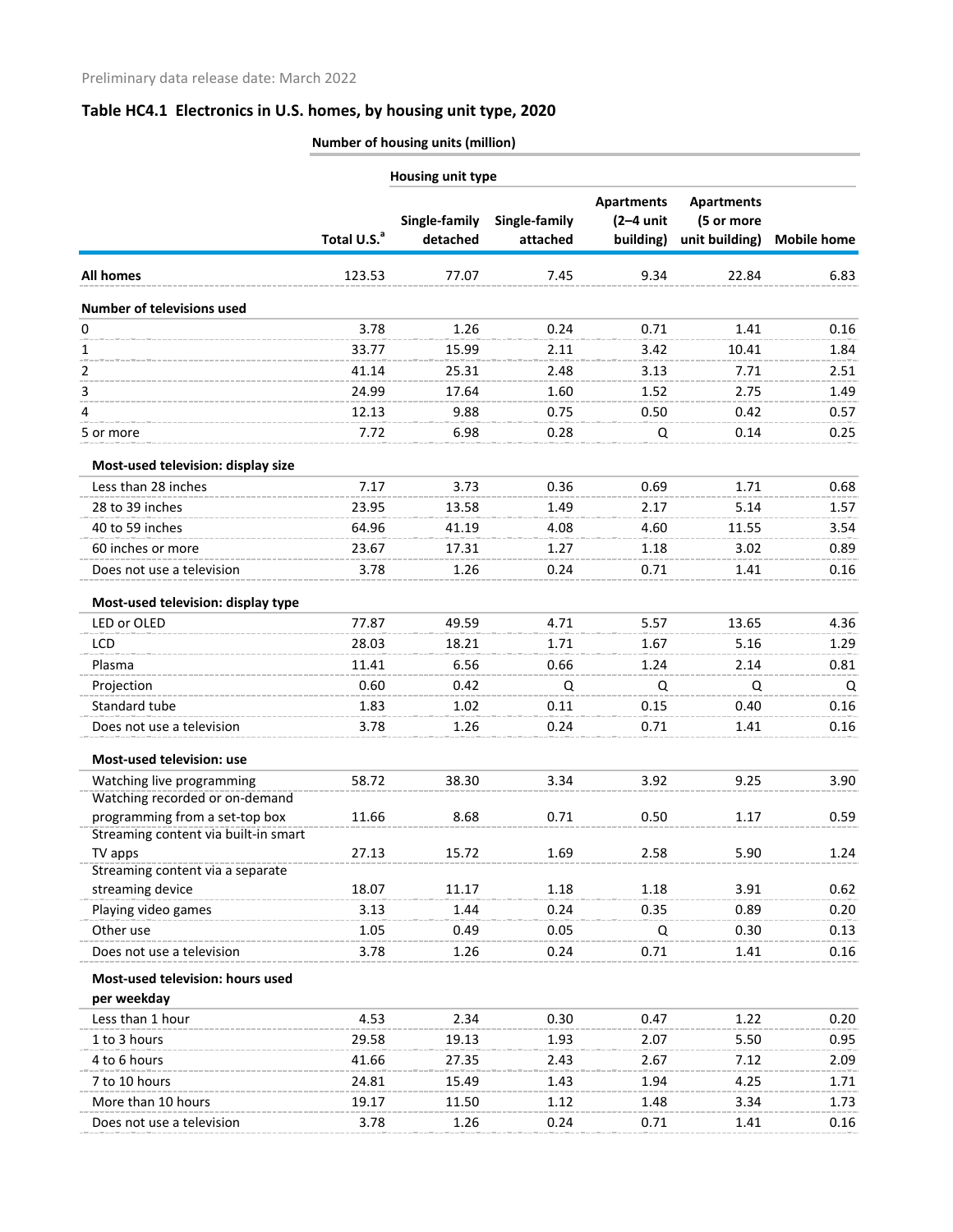|                                                     |                         | <b>Housing unit type</b>  |                           |                                               |                                                   |                    |
|-----------------------------------------------------|-------------------------|---------------------------|---------------------------|-----------------------------------------------|---------------------------------------------------|--------------------|
|                                                     | Total U.S. <sup>a</sup> | Single-family<br>detached | Single-family<br>attached | <b>Apartments</b><br>$(2-4$ unit<br>building) | <b>Apartments</b><br>(5 or more<br>unit building) | <b>Mobile home</b> |
| <b>All homes</b>                                    | 123.53                  | 77.07                     | 7.45                      | 9.34                                          | 22.84                                             | 6.83               |
| Most-used television: hours used<br>per weekend day |                         |                           |                           |                                               |                                                   |                    |
| Less than 1 hour                                    | 4.10                    | 2.08                      | 0.28                      | 0.50                                          | 1.07                                              | 0.18               |
| 1 to 3 hours                                        | 20.64                   | 12.89                     | 1.31                      | 1.55                                          | 3.99                                              | 0.90               |
| 4 to 6 hours                                        | 39.55                   | 26.38                     | 2.37                      | 2.34                                          | 6.75                                              | 1.70               |
| 7 to 10 hours                                       | 32.17                   | 20.30                     | 1.87                      | 2.49                                          | 5.65                                              | 1.85               |
| More than 10 hours                                  | 23.28                   | 14.15                     | 1.37                      | 1.75                                          | 3.97                                              | 2.04               |
| Does not use a television                           | 3.78                    | 1.26                      | 0.24                      | 0.71                                          | 1.41                                              | 0.16               |
| Second most-used television:<br>display size        |                         |                           |                           |                                               |                                                   |                    |
| Less than 28 inches                                 | 14.79                   | 10.09                     | 0.92                      | 0.69                                          | 1.92                                              | 1.16               |
| 28 to 39 inches                                     | 28.86                   | 19.53                     | 1.70                      | 1.97                                          | 3.89                                              | 1.76               |
| 40 to 59 inches                                     | 35.78                   | 24.96                     | 2.16                      | 2.35                                          | 4.63                                              | 1.68               |
| 60 inches or more                                   | 6.55                    | 5.23                      | 0.32                      | 0.20                                          | 0.57                                              | 0.22               |
| Does not use two televisions                        | 37.55                   | 17.26                     | 2.35                      | 4.13                                          | 11.82                                             | 2.00               |
| Second most-used television:<br>display type        |                         |                           |                           |                                               |                                                   |                    |
| LED or OLED                                         | 52.87                   | 36.94                     | 3.12                      | 3.09                                          | 6.62                                              | 3.09               |
| <b>LCD</b>                                          | 23.16                   | 16.50                     | 1.39                      | 1.18                                          | 3.02                                              | 1.08               |
| Plasma                                              | 6.88                    | 4.18                      | 0.41                      | 0.77                                          | 1.07                                              | 0.44               |
| Projection                                          | 0.62                    | 0.42                      | Q                         | Q                                             | 0.10                                              | Q                  |
| Standard tube                                       | 2.46                    | 1.77                      | 0.14                      | 0.14                                          | 0.21                                              | 0.19               |
| Does not use two televisions                        | 37.55                   | 17.26                     | 2.35                      | 4.13                                          | 11.82                                             | 2.00               |
| Second most-used television: use                    |                         |                           |                           |                                               |                                                   |                    |
| Watching live programming                           | 40.32                   | 28.61                     | 2.42                      | 2.23                                          | 4.64                                              | 2.42               |
| Watching recorded or on-demand                      |                         |                           |                           |                                               |                                                   |                    |
| programming from a set-top box                      | 8.82                    | 6.79                      | 0.42                      | 0.41                                          | 0.74                                              | 0.46               |
| Streaming content via built-in smart                |                         |                           |                           |                                               |                                                   |                    |
| TV apps<br>Streaming content via a separate         | 16.23                   | 10.54                     | 1.04                      | 1.25                                          | 2.58                                              | 0.82               |
| streaming device                                    | 11.83                   | 8.19                      | 0.70                      | 0.58                                          | 1.86                                              | 0.49               |
| Playing video games                                 | 7.74                    | 4.99                      | 0.47                      | 0.67                                          | 1.06                                              | 0.55               |
| Other use                                           | 1.04                    | 0.69                      | 0.05                      | Q                                             | 0.13                                              | 0.09               |
| Does not use two televisions                        | 37.55                   | 17.26                     | 2.35                      | 4.13                                          | 11.82                                             | 2.00               |
|                                                     |                         |                           |                           |                                               |                                                   |                    |

**Number of housing units (million)**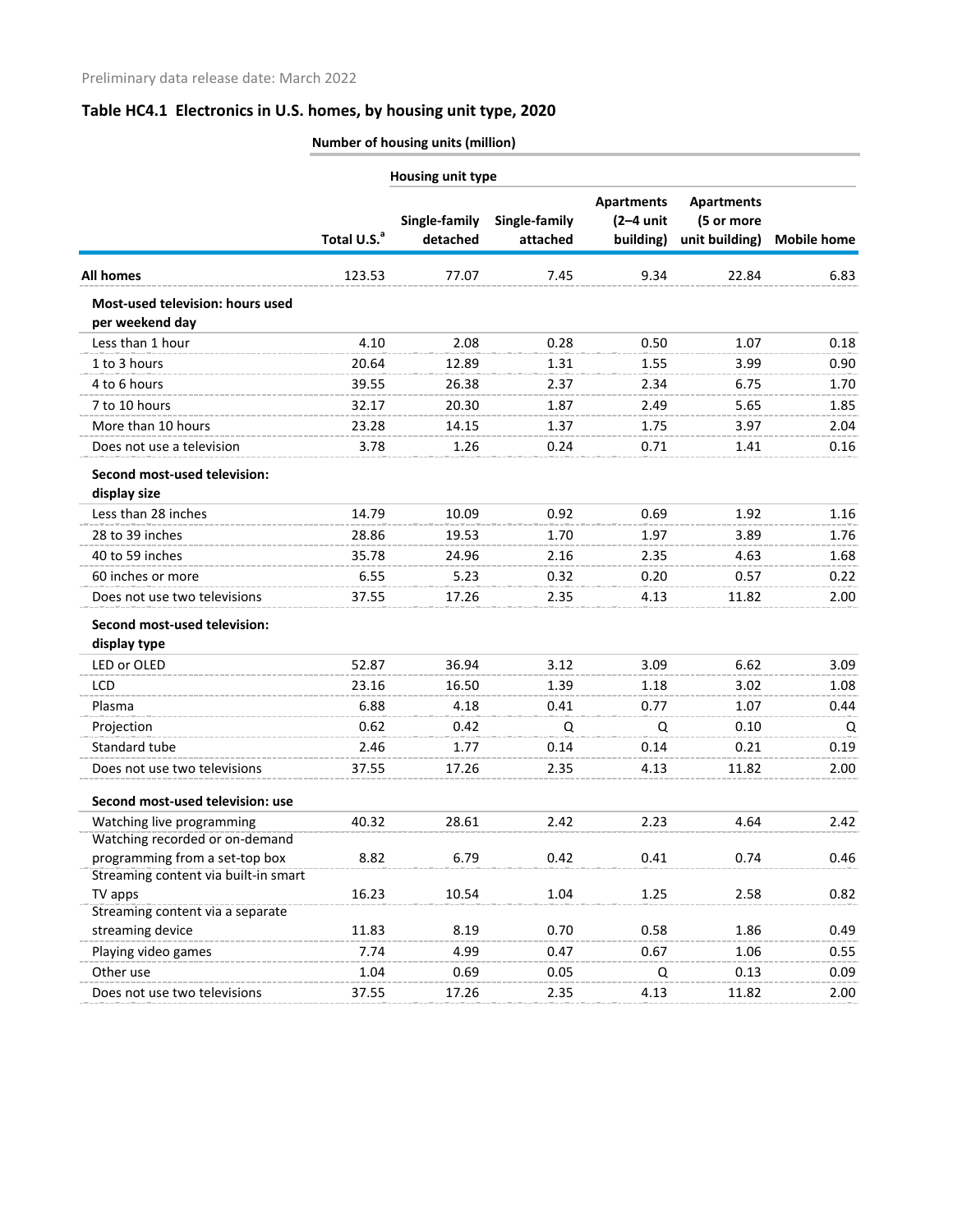|                                                            | Number of housing units (million) |                           |                           |                                               |                                                   |                    |  |  |
|------------------------------------------------------------|-----------------------------------|---------------------------|---------------------------|-----------------------------------------------|---------------------------------------------------|--------------------|--|--|
|                                                            | Housing unit type                 |                           |                           |                                               |                                                   |                    |  |  |
|                                                            | Total U.S. <sup>a</sup>           | Single-family<br>detached | Single-family<br>attached | <b>Apartments</b><br>$(2-4$ unit<br>building) | <b>Apartments</b><br>(5 or more<br>unit building) | <b>Mobile home</b> |  |  |
| <b>All homes</b>                                           | 123.53                            | 77.07                     | 7.45                      | 9.34                                          | 22.84                                             | 6.83               |  |  |
| Second most-used television: hours<br>used per weekday     |                                   |                           |                           |                                               |                                                   |                    |  |  |
| Less than 1 hour                                           | 15.96                             | 11.47                     | 0.94                      | 0.79                                          | 2.07                                              | 0.69               |  |  |
| 1 to 3 hours                                               | 39.09                             | 27.92                     | 2.36                      | 2.03                                          | 4.94                                              | 1.84               |  |  |
| 4 to 6 hours                                               | 18.55                             | 12.62                     | 1.00                      | 1.25                                          | 2.41                                              | 1.27               |  |  |
| 7 to 10 hours                                              | 7.84                              | 5.16                      | 0.51                      | 0.68                                          | 0.96                                              | 0.54               |  |  |
| More than 10 hours                                         | 4.54                              | 2.65                      | 0.30                      | 0.45                                          | 0.64                                              | 0.50               |  |  |
| Does not use two televisions                               | 37.55                             | 17.26                     | 2.35                      | 4.13                                          | 11.82                                             | 2.00               |  |  |
| Second most-used television: hours<br>used per weekend day |                                   |                           |                           |                                               |                                                   |                    |  |  |
| Less than 1 hour                                           | 15.24                             | 10.99                     | 0.84                      | 0.74                                          | 1.89                                              | 0.78               |  |  |
| 1 to 3 hours                                               | 34.96                             | 24.89                     | 2.18                      | 1.65                                          | 4.64                                              | 1.61               |  |  |
| 4 to 6 hours                                               | 20.13                             | 13.87                     | 1.13                      | 1.46                                          | 2.48                                              | 1.20               |  |  |
| 7 to 10 hours                                              | 10.11                             | 6.69                      | 0.61                      | 0.80                                          | 1.30                                              | 0.69               |  |  |
| More than 10 hours                                         | 5.53                              | 3.36                      | 0.34                      | 0.56                                          | 0.71                                              | 0.56               |  |  |
| Does not use two televisions                               | 37.55                             | 17.26                     | 2.35                      | 4.13                                          | 11.82                                             | 2.00               |  |  |
| Third most-used television: display<br>size                |                                   |                           |                           |                                               |                                                   |                    |  |  |
| Less than 28 inches                                        | 10.74                             | 8.14                      | 0.66                      | 0.42                                          | 0.90                                              | 0.62               |  |  |
| 28 to 39 inches                                            | 16.71                             | 12.70                     | 1.05                      | 0.90                                          | 1.15                                              | 0.91               |  |  |
| 40 to 59 inches                                            | 14.99                             | 11.74                     | 0.80                      | 0.68                                          | 1.07                                              | 0.69               |  |  |
| 60 inches or more                                          | 2.39                              | 1.92                      | 0.11                      | Q                                             | 0.17                                              | 0.10               |  |  |
| Does not use three televisions                             | 78.70                             | 42.57                     | 4.83                      | 7.26                                          | 19.53                                             | 4.51               |  |  |
| Third most-used television: display<br>type                |                                   |                           |                           |                                               |                                                   |                    |  |  |
| LED or OLED                                                | 27.18                             | 20.82                     | 1.64                      | 1.20                                          | 1.94                                              | 1.59               |  |  |
| LCD                                                        | 12.68                             | 10.08                     | 0.72                      | 0.48                                          | 1.02                                              | 0.37               |  |  |
| Plasma                                                     | 3.28                              | 2.30                      | 0.16                      | 0.36                                          | 0.20                                              | 0.27               |  |  |
| Projection                                                 | 0.35                              | 0.26                      | Q                         | Q                                             | Q                                                 | Q                  |  |  |
| Standard tube                                              | 1.34                              | 1.04                      | 0.06                      | Q                                             | 0.14                                              | 0.07               |  |  |
| Does not use three televisions                             | 78.70                             | 42.57                     | 4.83                      | 7.26                                          | 19.53                                             | 4.51               |  |  |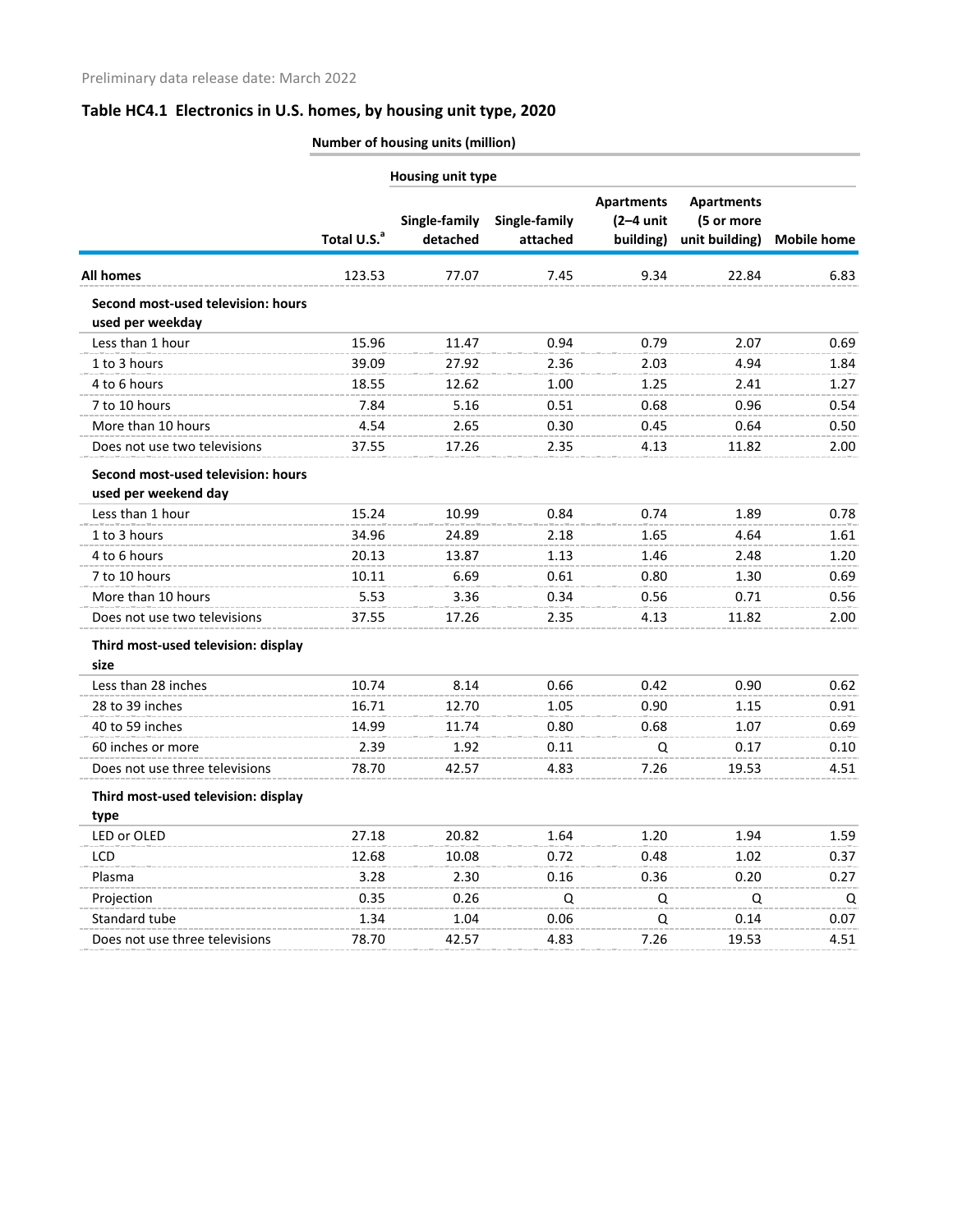|                                                         | Number of housing units (million) |                           |                           |                                               |                                                   |                    |  |
|---------------------------------------------------------|-----------------------------------|---------------------------|---------------------------|-----------------------------------------------|---------------------------------------------------|--------------------|--|
|                                                         | Housing unit type                 |                           |                           |                                               |                                                   |                    |  |
|                                                         | Total U.S. <sup>a</sup>           | Single-family<br>detached | Single-family<br>attached | <b>Apartments</b><br>$(2-4$ unit<br>building) | <b>Apartments</b><br>(5 or more<br>unit building) | <b>Mobile home</b> |  |
| <b>All homes</b>                                        | 123.53                            | 77.07                     | 7.45                      | 9.34                                          | 22.84                                             | 6.83               |  |
| Third most-used television: use                         |                                   |                           |                           |                                               |                                                   |                    |  |
| Watching live programming                               | 19.66                             | 15.64                     | 1.20                      | 0.78                                          | 1.08                                              | 0.96               |  |
| Watching recorded or on-demand                          |                                   |                           |                           |                                               |                                                   |                    |  |
| programming from a set-top box                          | 3.96                              | 3.22                      | 0.17                      | 0.13                                          | 0.24                                              | 0.21               |  |
| Streaming content via built-in smart                    |                                   |                           |                           |                                               |                                                   |                    |  |
| TV apps<br>Streaming content via a separate             | 8.52                              | 6.20                      | 0.55                      | 0.49                                          | 0.88                                              | 0.39               |  |
| streaming device                                        | 6.95                              | 5.33                      | 0.38                      | 0.39                                          | 0.63                                              | 0.22               |  |
| Playing video games                                     | 4.99                              | 3.56                      | 0.29                      | 0.30                                          | 0.35                                              | 0.48               |  |
| Other use                                               | 0.75                              | 0.55                      | Q                         | Q                                             | 0.12                                              | Q                  |  |
| Does not use three televisions                          | 78.70                             | 42.57                     | 4.83                      | 7.26                                          | 19.53                                             | 4.51               |  |
| Third most-used television: hours                       |                                   |                           |                           |                                               |                                                   |                    |  |
| used per weekday                                        |                                   |                           |                           |                                               |                                                   |                    |  |
| Less than 1 hour                                        | 13.85                             | 11.29                     | 0.84                      | 0.42                                          | 0.78                                              | 0.51               |  |
| 1 to 3 hours                                            | 19.00                             | 14.80                     | 1.04                      | 0.78                                          | 1.43                                              | 0.95               |  |
| 4 to 6 hours                                            | 7.17                              | 5.22                      | 0.42                      | 0.49                                          | 0.52                                              | 0.50               |  |
| 7 to 10 hours                                           | 3.20                              | 2.18                      | 0.24                      | 0.24                                          | 0.31                                              | 0.22               |  |
| More than 10 hours                                      | 1.62                              | 1.00                      | 0.08                      | 0.15                                          | 0.25                                              | 0.13               |  |
| Does not use three televisions                          | 78.70                             | 42.57                     | 4.83                      | 7.26                                          | 19.53                                             | 4.51               |  |
| Third most-used television: hours                       |                                   |                           |                           |                                               |                                                   |                    |  |
| used per weekend day                                    |                                   |                           |                           |                                               |                                                   |                    |  |
| Less than 1 hour                                        | 13.47                             | 10.87                     | 0.85                      | 0.44                                          | 0.79                                              | 0.52               |  |
| 1 to 3 hours                                            | 17.12                             | 13.42                     | 0.95                      | 0.67                                          | 1.29                                              | 0.79               |  |
| 4 to 6 hours                                            | 8.28                              | 6.08                      | 0.46                      | 0.57                                          | 0.63                                              | 0.54               |  |
| 7 to 10 hours                                           | 3.77                              | 2.70                      | 0.25                      | 0.26                                          | 0.28                                              | 0.28               |  |
| More than 10 hours                                      | 2.19                              | 1.42                      | 0.12                      | 0.15                                          | 0.31                                              | 0.19               |  |
| Does not use three televisions                          | 78.70                             | 42.57                     | 4.83                      | 7.26                                          | 19.53                                             | 4.51               |  |
| Number of cable or satellite boxes<br>without DVRs used |                                   |                           |                           |                                               |                                                   |                    |  |
| 0                                                       | 80.60                             | 48.76                     | 4.80                      | 6.57                                          | 15.98                                             | 4.49               |  |
| 1                                                       | 24.18                             | 14.18                     | 1.55                      | 1.92                                          | 5.12                                              | 1.41               |  |
| 2                                                       | 11.62                             | 8.42                      | 0.68                      | 0.63                                          | 1.29                                              | 0.59               |  |
| 3 or more                                               | 7.12                              | 5.71                      | 0.42                      | 0.22                                          | 0.44                                              | 0.33               |  |
| Number of cable or satellite boxes                      |                                   |                           |                           |                                               |                                                   |                    |  |
| with DVRs used<br>0                                     | 81.63                             | 46.29                     | 4.92                      | 7.58                                          | 18.09                                             | 4.75               |  |
| 1                                                       | 25.55                             | 17.89                     | 1.67                      | 1.24                                          | 3.48                                              | 1.27               |  |
| 2                                                       | 9.36                              | 7.00                      | 0.49                      | 0.43                                          | 0.98                                              | 0.46               |  |
| 3 or more                                               | 6.99                              | 5.89                      | 0.37                      | 0.09                                          | 0.29                                              | 0.35               |  |
|                                                         |                                   |                           |                           |                                               |                                                   |                    |  |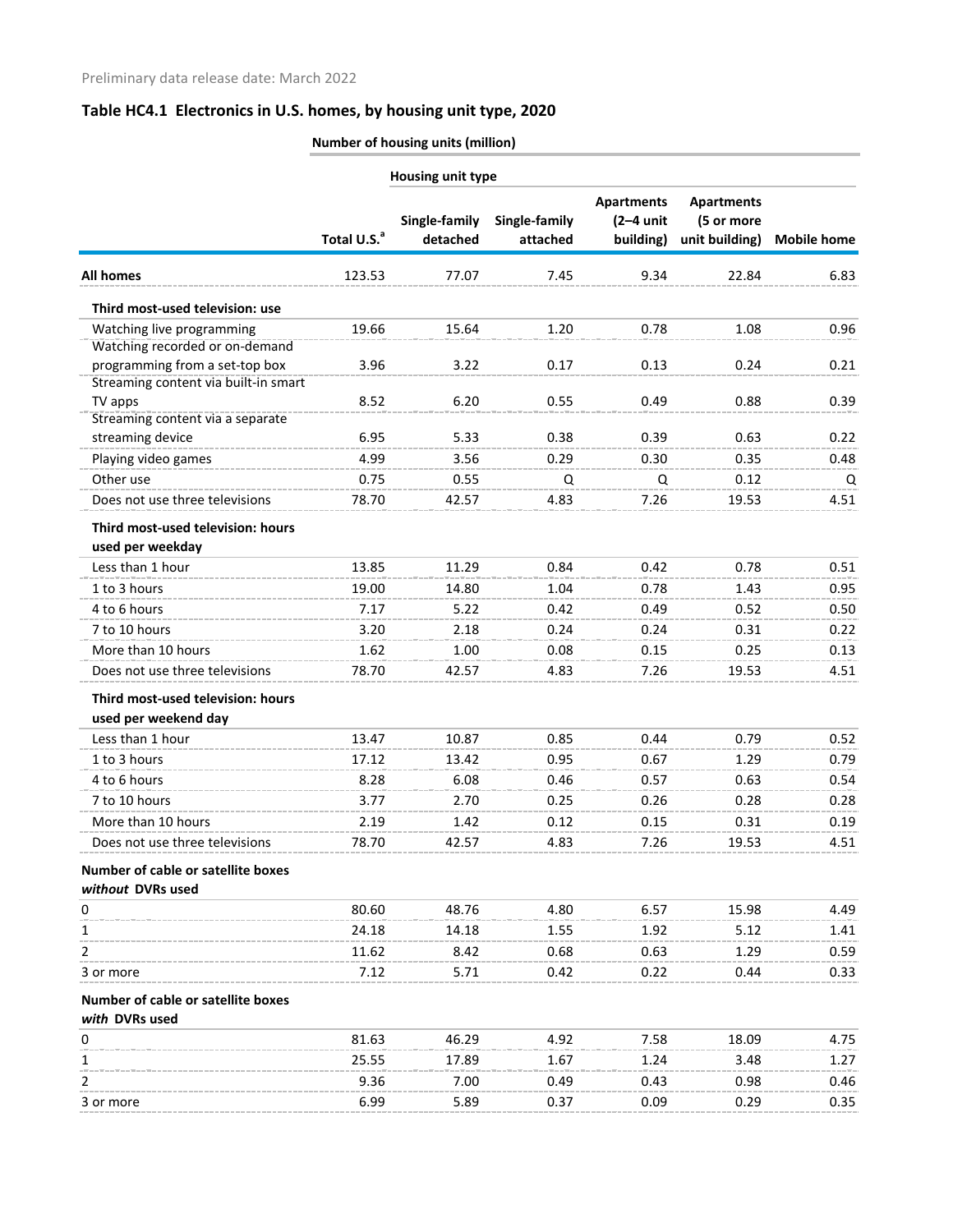|                                                                      | Number of housing units (million) |                           |                           |                                               |                                                   |                    |  |
|----------------------------------------------------------------------|-----------------------------------|---------------------------|---------------------------|-----------------------------------------------|---------------------------------------------------|--------------------|--|
|                                                                      |                                   | Housing unit type         |                           |                                               |                                                   |                    |  |
|                                                                      | Total U.S. <sup>a</sup>           | Single-family<br>detached | Single-family<br>attached | <b>Apartments</b><br>$(2-4$ unit<br>building) | <b>Apartments</b><br>(5 or more<br>unit building) | <b>Mobile home</b> |  |
| All homes                                                            | 123.53                            | 77.07                     | 7.45                      | 9.34                                          | 22.84                                             | 6.83               |  |
| Number of separate DVRs used (not<br>part of cable or satellite box) |                                   |                           |                           |                                               |                                                   |                    |  |
| 0                                                                    | 117.10                            | 72.44                     | 7.06                      | 9.10                                          | 22.07                                             | 6.43               |  |
|                                                                      | 4.56                              | 3.21                      | 0.30                      | 0.20                                          | 0.57                                              | 0.28               |  |
| 2                                                                    | 1.33                              | 1.02                      | 0.05                      | Q                                             | 0.15                                              | 0.09               |  |
| 3 or more                                                            | 0.53                              | 0.39                      | Q                         | Q                                             | Q                                                 | Q                  |  |
| Number of DVD or Blu-ray players<br>used                             |                                   |                           |                           |                                               |                                                   |                    |  |
| 0                                                                    | 69.10                             | 38.38                     | 4.47                      | 6.78                                          | 15.69                                             | 3.77               |  |
| 1.                                                                   | 40.79                             | 28.06                     | 2.36                      | 2.08                                          | 6.12                                              | 2.17               |  |
| 2                                                                    | 11.05                             | 8.56                      | 0.49                      | 0.43                                          | 0.89                                              | 0.67               |  |
| 3 or more                                                            | 2.59                              | 2.06                      | 0.13                      | Q                                             | 0.13                                              | 0.22               |  |
| <b>Number of VCRs used</b>                                           |                                   |                           |                           |                                               |                                                   |                    |  |
| 0                                                                    | 104.82                            | 62.87                     | 6.51                      | 8.72                                          | 20.95                                             | 5.78               |  |
| 1                                                                    | 16.59                             | 12.54                     | 0.79                      | 0.59                                          | 1.77                                              | 0.91               |  |
| 2                                                                    | 1.79                              | 1.42                      | 0.11                      | Q                                             | 0.11                                              | 0.13               |  |
| 3 or more                                                            | 0.32                              | 0.24                      | Q                         | Q                                             | Q                                                 | Q                  |  |
| <b>Number of internet streaming</b><br>devices used                  |                                   |                           |                           |                                               |                                                   |                    |  |
| 0                                                                    | 54.15                             | 32.01                     | 3.21                      | 4.41                                          | 10.73                                             | 3.78               |  |
| 1                                                                    | 34.74                             | 20.49                     | 2.19                      | 2.96                                          | 7.52                                              | 1.58               |  |
| 2                                                                    | 18.68                             | 12.45                     | 1.12                      | 1.26                                          | 3.06                                              | 0.79               |  |
| 3 or more                                                            | 15.95                             | 12.11                     | 0.93                      | 0.72                                          | 1.52                                              | 0.68               |  |
| Number of home theater or audio<br>systems used                      |                                   |                           |                           |                                               |                                                   |                    |  |
| 0                                                                    | 92.93                             | 54.72                     | 5.94                      | 7.85                                          | 18.82                                             | 5.60               |  |
|                                                                      | 25.81                             | 18.57                     | 1.33                      | 1.26                                          | 3.60                                              | 1.05               |  |
| 2                                                                    | 4.17                              | 3.25                      | 0.16                      | 0.20                                          | 0.40                                              | 0.16               |  |
| 3 or more                                                            | 0.63                              | 0.53                      | Q                         | Q                                             | Q                                                 | Q                  |  |
| Number of video game consoles                                        |                                   |                           |                           |                                               |                                                   |                    |  |
| used                                                                 |                                   |                           |                           |                                               |                                                   |                    |  |
| 0                                                                    | 81.03                             | 49.38                     | 5.08                      | 5.95                                          | 15.98                                             | 4.62               |  |
|                                                                      | 29.51                             | 18.49                     | 1.58                      | 2.65                                          | 5.36                                              | 1.44               |  |
|                                                                      | 9.59                              | 6.66                      | 0.56                      | 0.59                                          | 1.28                                              | 0.50               |  |
| 3 or more                                                            | 3.40                              | 2.54                      | 0.23                      | 0.14                                          | 0.22                                              | 0.27               |  |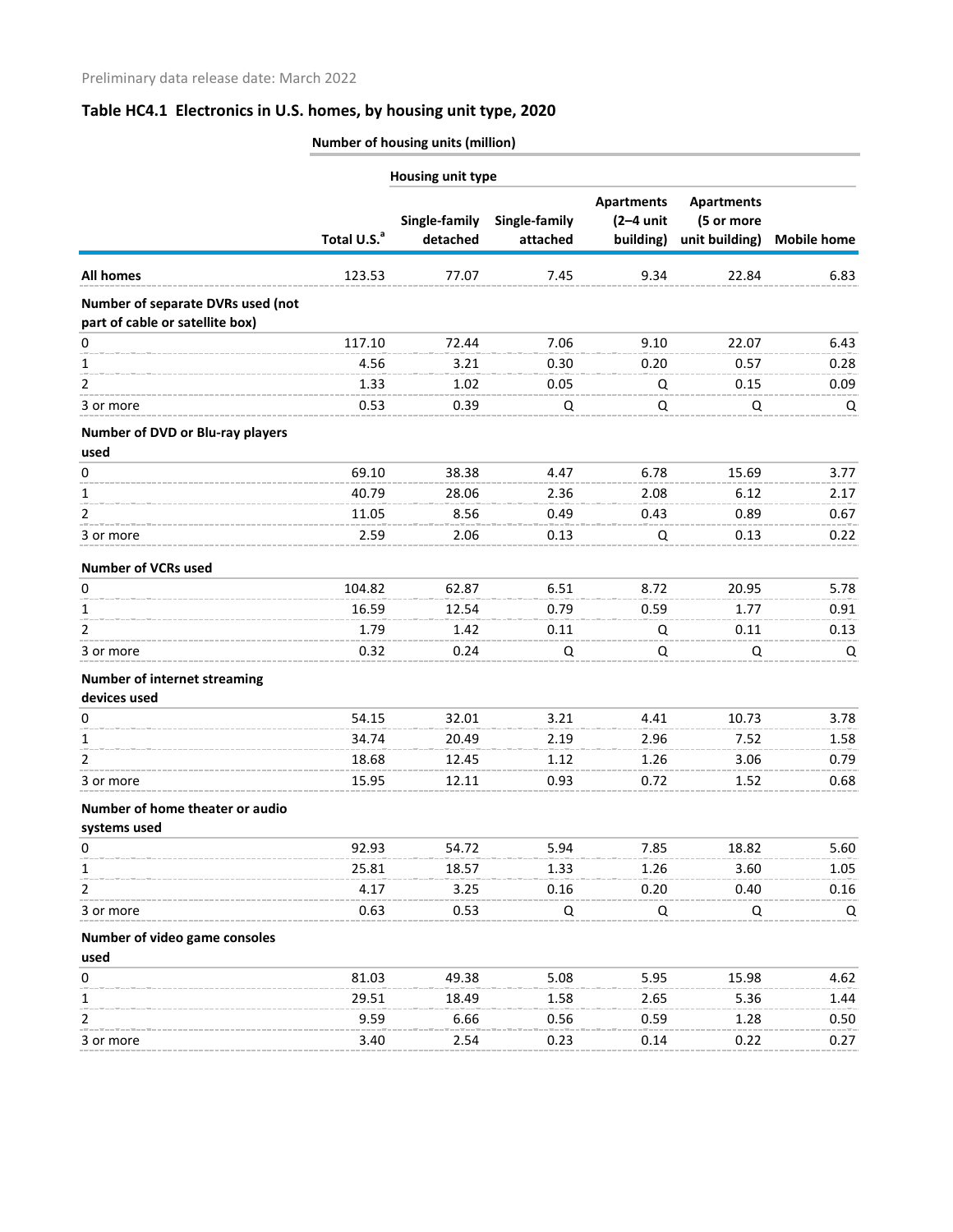|                                                 | Number of housing units (million) |                           |                           |                                               |                                                   |                    |
|-------------------------------------------------|-----------------------------------|---------------------------|---------------------------|-----------------------------------------------|---------------------------------------------------|--------------------|
|                                                 |                                   | Housing unit type         |                           |                                               |                                                   |                    |
|                                                 | Total U.S. <sup>a</sup>           | Single-family<br>detached | Single-family<br>attached | <b>Apartments</b><br>$(2-4$ unit<br>building) | <b>Apartments</b><br>(5 or more<br>unit building) | <b>Mobile home</b> |
| All homes                                       | 123.53                            | 77.07                     | 7.45                      | 9.34                                          | 22.84                                             | 6.83               |
| Have internet access in the home                |                                   |                           |                           |                                               |                                                   |                    |
| Yes                                             | 114.73                            | 73.18                     | 7.01                      | 8.32                                          | 20.54                                             | 5.68               |
| Pays cell phone company or                      |                                   |                           |                           |                                               |                                                   |                    |
| internet service provider                       | 110.21                            | 70.95                     | 6.76                      | 7.78                                          | 19.34                                             | 5.39               |
| Does not pay cell phone company                 |                                   |                           |                           |                                               |                                                   |                    |
| or internet service provider                    | 4.51                              | 2.24                      | 0.25                      | 0.54                                          | 1.20                                              | 0.29               |
| No                                              | 8.80                              | 3.89                      | 0.45                      | 1.02                                          | 2.30                                              | 1.15               |
| <b>Number of smart speakers</b>                 |                                   |                           |                           |                                               |                                                   |                    |
| 0                                               | 84.23                             | 50.20                     | 5.05                      | 6.99                                          | 16.51                                             | 5.47               |
| 1                                               | 20.09                             | 12.93                     | 1.35                      | 1.31                                          | 3.74                                              | 0.76               |
| 2                                               | 9.62                              | 6.47                      | 0.45                      | 0.65                                          | 1.70                                              | 0.35               |
| 3 or more                                       | 9.59                              | 7.47                      | 0.59                      | 0.39                                          | 0.88                                              | 0.26               |
| <b>Smart speaker controls</b>                   |                                   |                           |                           |                                               |                                                   |                    |
| Lighting                                        | 9.70                              | 6.72                      | 0.59                      | 0.49                                          | 1.60                                              | 0.30               |
| Temperature                                     | 5.40                              | 4.28                      | 0.32                      | 0.15                                          | 0.50                                              | 0.15               |
| Security system, cameras, or locks              | 7.07                              | 5.67                      | 0.43                      | 0.25                                          | 0.46                                              | 0.27               |
| Television, set-top box, or streaming           | 9.30                              | 6.11                      |                           |                                               |                                                   |                    |
| device                                          |                                   |                           | 0.56                      | 0.67                                          | 1.67                                              | 0.30               |
| Something else<br>Does not use smart speaker to | 0.77                              | 0.58                      | 0.06                      | Q                                             | 0.12                                              | Q                  |
| control devices                                 | 22.31                             | 15.05                     | 1.34                      | 1.40                                          | 3.73                                              | 0.79               |
| Does not have smart speaker                     | 84.23                             | 50.20                     | 5.05                      | 6.99                                          | 16.51                                             | 5.47               |
| Number of desktop computers used                |                                   |                           |                           |                                               |                                                   |                    |
| 0                                               | 73.13                             | 40.84                     | 4.61                      | 6.63                                          | 16.20                                             | 4.86               |
| 1                                               | 39.89                             | 27.88                     | 2.35                      | 2.16                                          | 5.81                                              | 1.69               |
| 2                                               | 7.92                              | 6.19                      | 0.38                      | 0.45                                          | 0.70                                              | 0.20               |
| 3 or more                                       | 2.58                              | 2.16                      | 0.12                      | Q                                             | 0.13                                              | 0.08               |
| Number of laptop computers used                 |                                   |                           |                           |                                               |                                                   |                    |
| 0                                               | 31.34                             | 17.20                     | 1.76                      | 2.83                                          | 6.60                                              | 2.96               |
| 1                                               | 44.71                             | 27.36                     | 2.78                      | 3.43                                          | 8.80                                              | 2.33               |
| 2                                               | 28.21                             | 18.27                     | 1.69                      | 2.04                                          | 5.17                                              | 1.04               |
| 3 or more                                       | 19.27                             | 14.24                     | 1.22                      | 1.04                                          | 2.27                                              | 0.50               |
| Number of tablets and e-readers                 |                                   |                           |                           |                                               |                                                   |                    |
| used                                            |                                   |                           |                           |                                               |                                                   |                    |
| 0                                               | 50.01                             | 27.17                     | 2.93                      | 4.79                                          | 11.62                                             | 3.50               |
| 1                                               | 39.90                             | 24.92                     | 2.54                      | 2.88                                          | 7.63                                              | 1.92               |
| 2                                               | 22.27                             | 16.01                     | 1.40                      | 1.12                                          | 2.72                                              | 1.03               |
| 3 or more                                       | 11.36                             | 8.97                      | 0.58                      | 0.55                                          | 0.87                                              | 0.39               |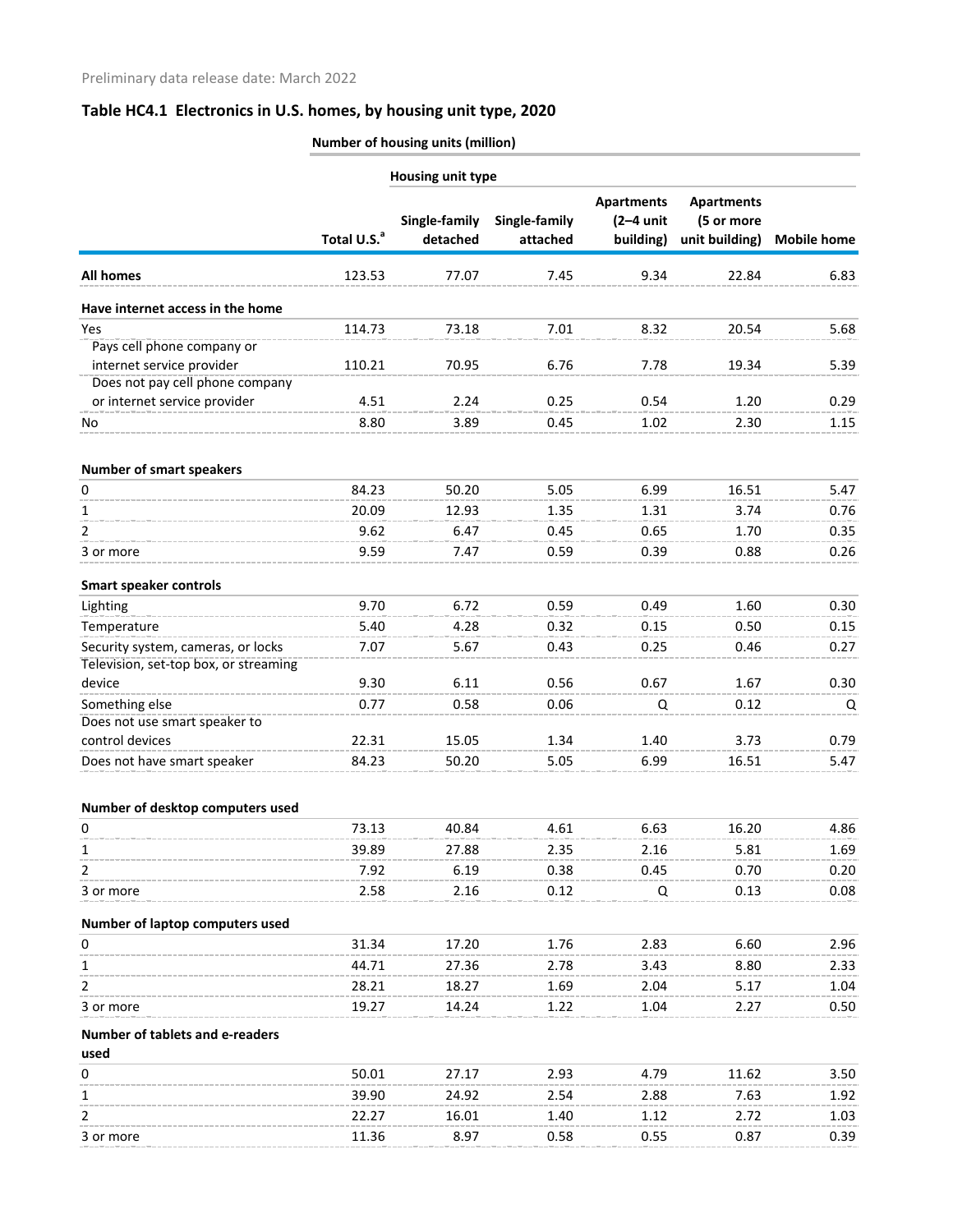|                                                           | Number of housing units (million) |                           |                           |                                               |                                                   |                    |  |
|-----------------------------------------------------------|-----------------------------------|---------------------------|---------------------------|-----------------------------------------------|---------------------------------------------------|--------------------|--|
|                                                           |                                   | Housing unit type         |                           |                                               |                                                   |                    |  |
|                                                           | Total U.S. <sup>a</sup>           | Single-family<br>detached | Single-family<br>attached | <b>Apartments</b><br>$(2-4$ unit<br>building) | <b>Apartments</b><br>(5 or more<br>unit building) | <b>Mobile home</b> |  |
| All homes                                                 | 123.53                            | 77.07                     | 7.45                      | 9.34                                          | 22.84                                             | 6.83               |  |
| Number of smartphones used                                |                                   |                           |                           |                                               |                                                   |                    |  |
| 0                                                         | 14.76                             | 8.28                      | 0.76                      | 1.21                                          | 3.15                                              | 1.36               |  |
| 1                                                         | 30.98                             | 15.14                     | 2.33                      | 2.54                                          | 9.10                                              | 1.87               |  |
| 2                                                         | 46.13                             | 30.97                     | 2.50                      | 3.24                                          | 7.38                                              | 2.03               |  |
| 3 or more                                                 | 31.66                             | 22.68                     | 1.86                      | 2.35                                          | 3.20                                              | 1.58               |  |
| Number of other cell phones used                          |                                   |                           |                           |                                               |                                                   |                    |  |
| 0                                                         | 101.09                            | 63.40                     | 6.09                      | 7.65                                          | 19.04                                             | 4.91               |  |
| 1                                                         | 14.79                             | 8.81                      | 0.87                      | 1.14                                          | 2.73                                              | 1.24               |  |
| 2                                                         | 5.08                              | 3.19                      | 0.29                      | 0.38                                          | 0.76                                              | 0.45               |  |
| 3 or more                                                 | 2.57                              | 1.67                      | 0.20                      | 0.17                                          | 0.31                                              | 0.22               |  |
| Number of printers, scanners,<br>copiers, or fax machines |                                   |                           |                           |                                               |                                                   |                    |  |
| 0                                                         | 44.08                             | 20.15                     | 2.75                      | 5.14                                          | 12.36                                             | 3.68               |  |
| 1                                                         | 68.40                             | 47.79                     | 4.08                      | 3.81                                          | 9.80                                              | 2.93               |  |
| $\overline{2}$                                            | 9.41                              | 7.71                      | 0.53                      | 0.32                                          | 0.65                                              | 0.20               |  |
| 3 or more                                                 | 1.63                              | 1.42                      | 0.09                      | Q                                             | Q                                                 | Q                  |  |

Source: U.S. Energy Information Administration, Office of Energy Demand and Integrated Statistics, Form EIA-457A of the *2020 Residential Energy Consumption Survey*

Notes: Because of rounding, data may not sum to totals. See RECS Terminology for definition of terms used in these tables.

<sup>a</sup> Total U.S. includes all primary occupied housing units in the 50 states and the District of Columbia. Vacant housing units, seasonal units, second homes, military houses, and group quarters are excluded.

Q = Data withheld because either the relative standard error (RSE) was greater than 50% or fewer than 10 households in reporting sample.

N = No households in reporting sample.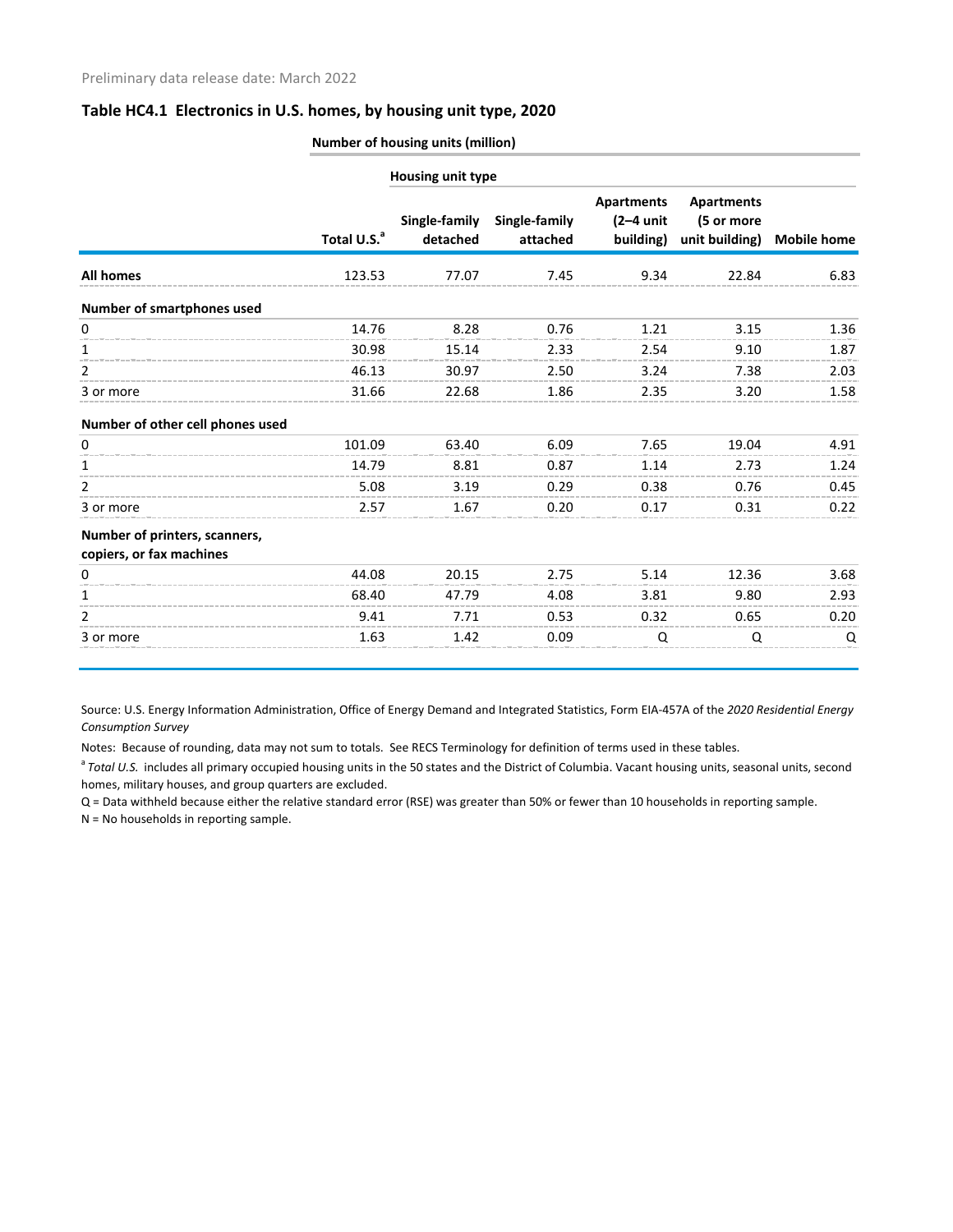|                                                                        |                          | เวะราบา แนเแมน บา แบนรแเธ นเแเร |               |                                  |                                                   |                    |  |
|------------------------------------------------------------------------|--------------------------|---------------------------------|---------------|----------------------------------|---------------------------------------------------|--------------------|--|
|                                                                        | <b>Housing unit type</b> |                                 |               |                                  |                                                   |                    |  |
|                                                                        | Total U.S. <sup>a</sup>  | Single-family                   | Single-family | <b>Apartments</b><br>$(2-4$ unit | <b>Apartments</b><br>(5 or more<br>unit building) |                    |  |
|                                                                        |                          | detached                        | attached      | building)                        |                                                   | <b>Mobile home</b> |  |
| All homes                                                              | 0.00                     | 0.00                            | 0.00          | 0.00                             | 0.00                                              | 0.00               |  |
| <b>Number of televisions used</b>                                      |                          |                                 |               |                                  |                                                   |                    |  |
| 0                                                                      | 5.40                     | 8.13                            | 17.22         | 11.08                            | 8.19                                              | 24.26              |  |
| 1                                                                      | 1.33                     | 2.00                            | 4.53          | 4.65                             | 2.49                                              | 5.59               |  |
| 2                                                                      | 1.22                     | 1.37                            | 4.01          | 5.90                             | 3.49                                              | 4.11               |  |
| 3                                                                      | 1.60                     | 1.75                            | 5.07          | 7.95                             | 5.75                                              | 7.02               |  |
| 4                                                                      | 2.54                     | 2.93                            | 9.05          | 15.17                            | 15.47                                             | 11.84              |  |
| 5 or more                                                              | 3.59                     | 3.49                            | 14.28         | 35.93                            | 31.44                                             | 17.58              |  |
| Most-used television: display size                                     |                          |                                 |               |                                  |                                                   |                    |  |
| Less than 28 inches                                                    | 3.09                     | 4.46                            | 11.62         | 13.48                            | 7.55                                              | 12.45              |  |
| 28 to 39 inches                                                        | 1.66                     | 2.25                            | 6.03          | 6.09                             | 4.53                                              | 5.53               |  |
| 40 to 59 inches                                                        | 0.77                     | 1.01                            | 2.39          | 3.57                             | 2.23                                              | 3.30               |  |
| 60 inches or more                                                      | 1.56                     | 2.02                            | 6.52          | 10.03                            | 5.98                                              | 9.20               |  |
| Does not use a television                                              | 5.40                     | 8.13                            | 17.22         | 11.08                            | 8.19                                              | 24.26              |  |
| Most-used television: display type                                     |                          |                                 |               |                                  |                                                   |                    |  |
| LED or OLED                                                            | 0.66                     | 0.74                            | 2.16          | 2.66                             | 1.80                                              | 2.90               |  |
| LCD                                                                    | 1.49                     | 1.65                            | 5.31          | 7.70                             | 4.12                                              | 8.22               |  |
| Plasma                                                                 | 2.67                     | 3.78                            | 8.68          | 10.57                            | 6.46                                              | 9.39               |  |
| Projection                                                             | 11.15                    | 13.22                           | 60.67         | 66.27                            | 32.53                                             | 37.52              |  |
| Standard tube                                                          | 8.18                     | 9.71                            | 24.99         | 34.87                            | 16.67                                             | 23.44              |  |
| Does not use a television                                              | 5.40                     | 8.13                            | 17.22         | 11.08                            | 8.19                                              | 24.26              |  |
| Most-used television: use                                              |                          |                                 |               |                                  |                                                   |                    |  |
| Watching live programming                                              | 0.80                     | 0.95                            | 3.68          | 4.26                             | 2.71                                              | 2.91               |  |
| Watching recorded or on-demand                                         |                          |                                 |               |                                  |                                                   |                    |  |
| programming from a set-top box<br>Streaming content via built-in smart | 2.66                     | 2.87                            | 8.96          | 15.79                            | 8.09                                              | 12.68              |  |
| TV apps                                                                | 1.38                     | 1.71                            | 5.45          | 4.98                             | 3.53                                              | 6.89               |  |
| Streaming content via a separate                                       |                          |                                 |               |                                  |                                                   |                    |  |
| streaming device                                                       | 2.20                     | 2.69                            | 6.02          | 8.98                             | 4.80                                              | 11.73              |  |
| Playing video games                                                    | 5.01                     | 6.53                            | 14.77         | 14.48                            | 10.44                                             | 19.01              |  |
| Other use                                                              | 8.47                     | 10.56                           | 32.66         | 35.38                            | 20.66                                             | 26.57              |  |
| Does not use a television                                              | 5.40                     | 8.13                            | 17.22         | 11.08                            | 8.19                                              | 24.26              |  |
| Most-used television: hours used                                       |                          |                                 |               |                                  |                                                   |                    |  |
| per weekday                                                            |                          |                                 |               |                                  |                                                   |                    |  |
| Less than 1 hour                                                       | 5.31                     | 6.18                            | 12.99         | 18.64                            | 11.85                                             | 24.93              |  |
| 1 to 3 hours                                                           | 1.61                     | 1.72                            | 4.61          | 7.17                             | 4.09                                              | 9.28               |  |
| 4 to 6 hours                                                           | 1.37                     | 1.51                            | 3.75          | 6.03                             | 3.37                                              | 5.39               |  |
| 7 to 10 hours                                                          | 1.74                     | 2.39                            | 4.53          | 7.32                             | 4.45                                              | 5.69               |  |
| More than 10 hours                                                     | 2.20                     | 2.58                            | 6.56          | 8.77                             | 5.04                                              | 6.09               |  |
| Does not use a television                                              | 5.40                     | 8.13                            | 17.22         | 11.08                            | 8.19                                              | 24.26              |  |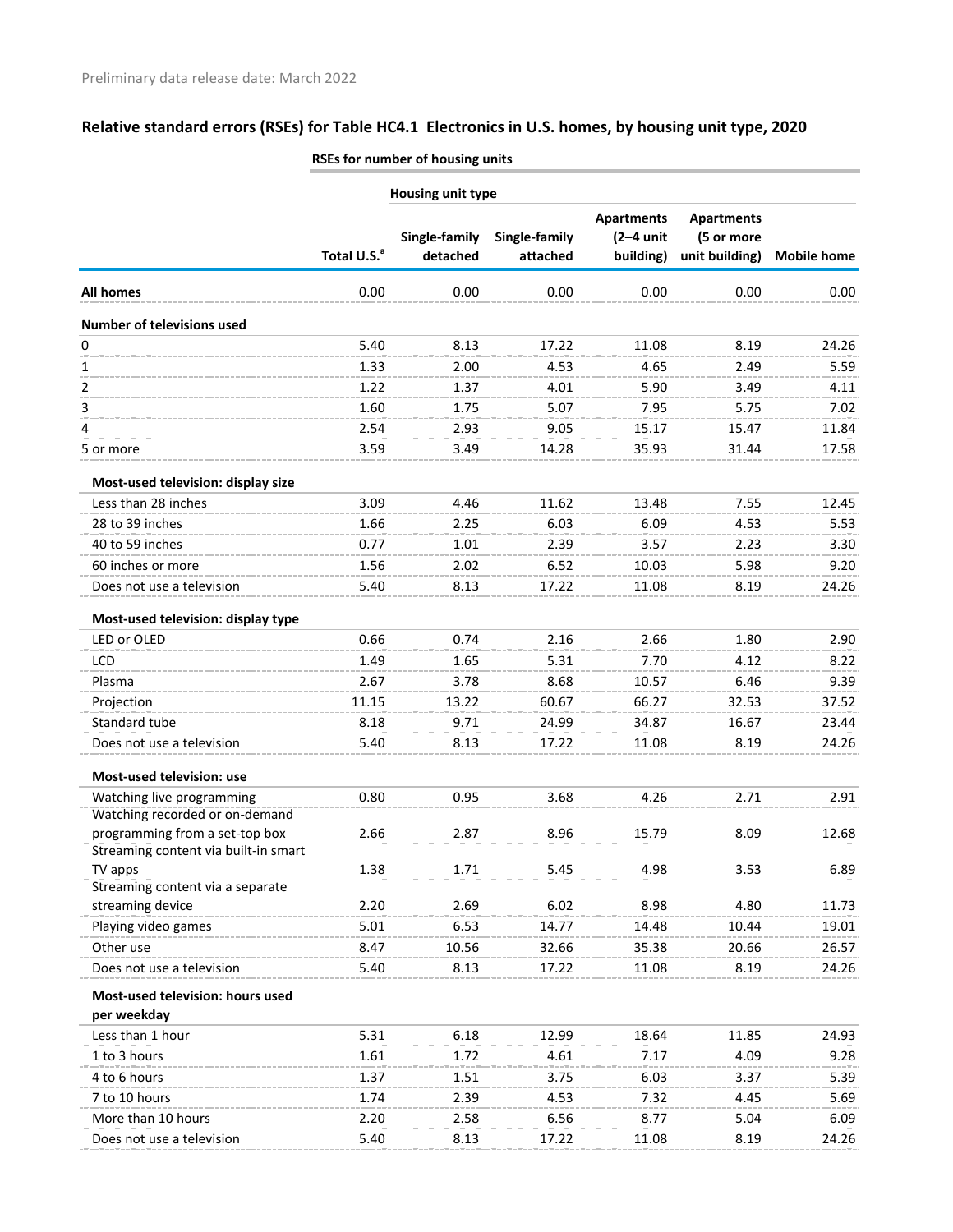|                                                     |                         | NSES TOT HUITIDEL OF HOUSING UNITS |                           |                                               |                                                   |                    |
|-----------------------------------------------------|-------------------------|------------------------------------|---------------------------|-----------------------------------------------|---------------------------------------------------|--------------------|
|                                                     |                         | <b>Housing unit type</b>           |                           |                                               |                                                   |                    |
|                                                     | Total U.S. <sup>a</sup> | Single-family<br>detached          | Single-family<br>attached | <b>Apartments</b><br>$(2-4$ unit<br>building) | <b>Apartments</b><br>(5 or more<br>unit building) | <b>Mobile home</b> |
| All homes                                           | 0.00                    | 0.00                               | 0.00                      | 0.00                                          | 0.00                                              | 0.00               |
| Most-used television: hours used<br>per weekend day |                         |                                    |                           |                                               |                                                   |                    |
| Less than 1 hour                                    | 5.16                    | 7.11                               | 14.64                     | 16.03                                         | 10.73                                             | 29.36              |
| 1 to 3 hours                                        | 1.74                    | 2.33                               | 6.05                      | 7.68                                          | 4.38                                              | 10.24              |
| 4 to 6 hours                                        | 1.31                    | 1.60                               | 3.57                      | 6.96                                          | 3.71                                              | 7.76               |
| 7 to 10 hours                                       | 1.47                    | 1.81                               | 4.45                      | 6.42                                          | 4.12                                              | 5.75               |
| More than 10 hours                                  | 1.90                    | 1.97                               | 6.39                      | 7.55                                          | 5.32                                              | 5.58               |
| Does not use a television                           | 5.40                    | 8.13                               | 17.22                     | 11.08                                         | 8.19                                              | 24.26              |
| Second most-used television:<br>display size        |                         |                                    |                           |                                               |                                                   |                    |
| Less than 28 inches                                 | 2.39                    | 3.13                               | 7.41                      | 11.04                                         | 7.19                                              | 8.50               |
| 28 to 39 inches                                     | 1.52                    | 2.05                               | 5.17                      | 6.64                                          | 4.85                                              | 5.65               |
| 40 to 59 inches                                     | 1.19                    | 1.31                               | 4.86                      | 6.76                                          | 4.36                                              | 6.51               |
| 60 inches or more                                   | 3.65                    | 3.61                               | 14.74                     | 24.83                                         | 14.80                                             | 22.62              |
| Does not use two televisions                        | 1.26                    | 1.95                               | 4.12                      | 4.17                                          | 2.22                                              | 5.01               |
| Second most-used television:<br>display type        |                         |                                    |                           |                                               |                                                   |                    |
| LED or OLED                                         | 1.08                    | 1.28                               | 3.62                      | 5.22                                          | 3.24                                              | 4.32               |
| LCD                                                 | 1.85                    | 2.21                               | 6.41                      | 8.58                                          | 5.92                                              | 9.00               |
| Plasma                                              | 3.66                    | 4.50                               | 10.72                     | 13.12                                         | 9.96                                              | 12.79              |
| Projection                                          | 11.64                   | 15.57                              | 44.30                     | 64.33                                         | 35.51                                             | 78.07              |
| Standard tube                                       | 5.98                    | 6.44                               | 19.05                     | 28.36                                         | 20.30                                             | 24.61              |
| Does not use two televisions                        | 1.26                    | 1.95                               | 4.12                      | 4.17                                          | 2.22                                              | 5.01               |
| Second most-used television: use                    |                         |                                    |                           |                                               |                                                   |                    |
| Watching live programming                           | 1.22                    | 1.26                               | 4.09                      | 6.05                                          | 4.90                                              | 5.27               |
| Watching recorded or on-demand                      |                         |                                    |                           |                                               |                                                   |                    |
| programming from a set-top box                      | 2.51                    | 2.75                               | 10.57                     | 17.48                                         | 11.03                                             | 13.66              |
| Streaming content via built-in smart<br>TV apps     | 2.10                    | 2.43                               | 6.82                      | 9.73                                          | 6.70                                              | 9.85               |
| Streaming content via a separate                    |                         |                                    |                           |                                               |                                                   |                    |
| streaming device                                    | 2.27                    | 2.63                               | 8.40                      | 12.88                                         | 6.93                                              | 13.00              |
| Playing video games                                 | 3.10                    | 3.19                               | 9.55                      | 11.50                                         | 10.37                                             | 13.78              |
| Other use                                           | 8.26                    | 10.04                              | 32.21                     | 37.08                                         | 27.01                                             | 38.76              |
| Does not use two televisions                        | 1.26                    | 1.95                               | 4.12                      | 4.17                                          | 2.22                                              | 5.01               |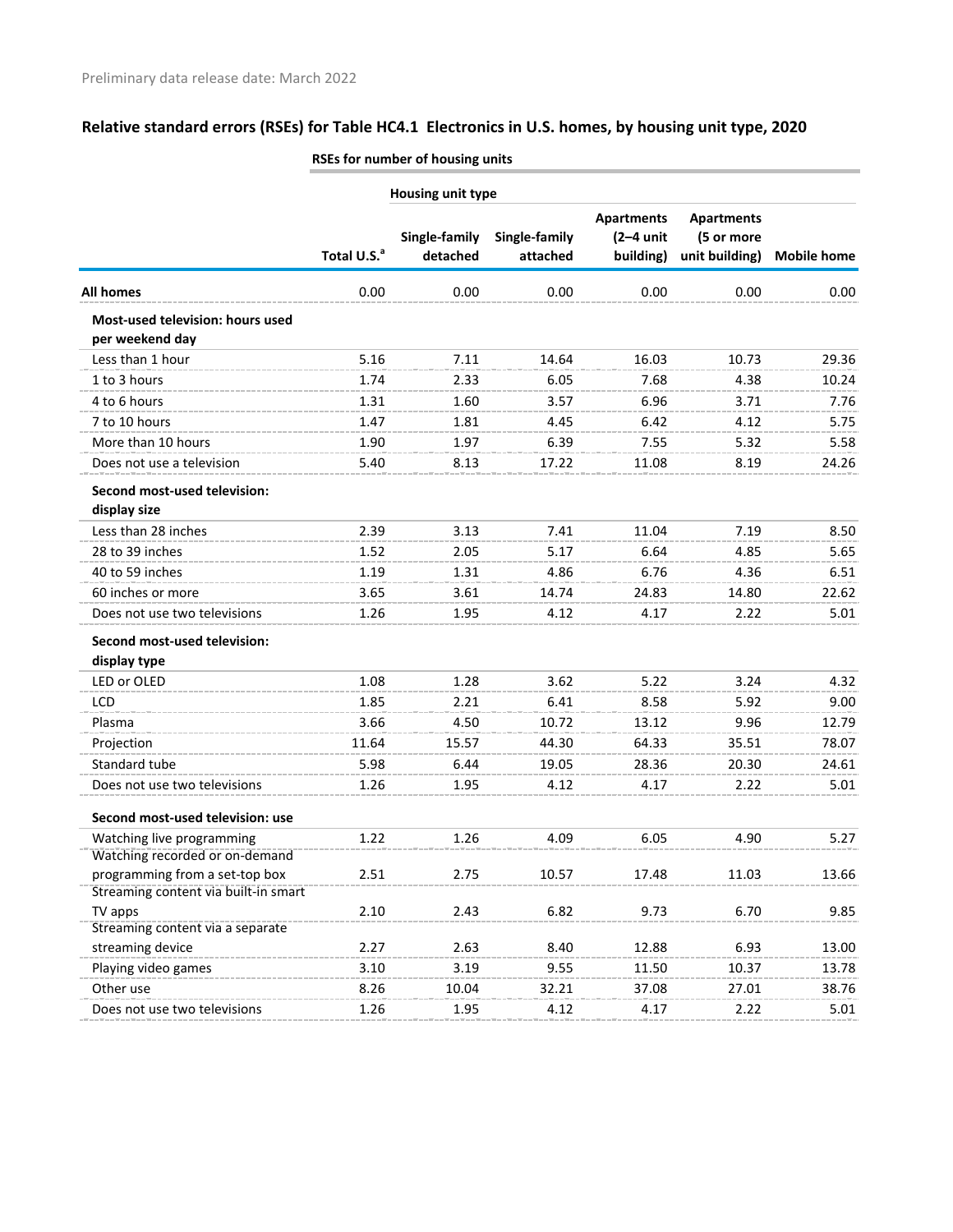|                                                            |                         | <b>NJES IUI HUIHDEI UI HUUSHIK UHILS</b> |                           |                                               |                                                   |                    |
|------------------------------------------------------------|-------------------------|------------------------------------------|---------------------------|-----------------------------------------------|---------------------------------------------------|--------------------|
|                                                            |                         | <b>Housing unit type</b>                 |                           |                                               |                                                   |                    |
|                                                            | Total U.S. <sup>a</sup> | Single-family<br>detached                | Single-family<br>attached | <b>Apartments</b><br>$(2-4$ unit<br>building) | <b>Apartments</b><br>(5 or more<br>unit building) | <b>Mobile home</b> |
| All homes                                                  | 0.00                    | 0.00                                     | 0.00                      | 0.00                                          | 0.00                                              | 0.00               |
| Second most-used television: hours<br>used per weekday     |                         |                                          |                           |                                               |                                                   |                    |
| Less than 1 hour                                           | 1.98                    | 2.28                                     | 8.03                      | 11.81                                         | 6.70                                              | 10.66              |
| 1 to 3 hours                                               | 1.27                    | 1.27                                     | 4.15                      | 6.68                                          | 4.43                                              | 6.21               |
| 4 to 6 hours                                               | 1.94                    | 1.83                                     | 7.38                      | 9.12                                          | 7.21                                              | 6.07               |
| 7 to 10 hours                                              | 2.94                    | 3.58                                     | 9.70                      | 13.40                                         | 10.60                                             | 13.16              |
| More than 10 hours                                         | 4.88                    | 6.12                                     | 12.36                     | 16.33                                         | 14.00                                             | 11.76              |
| Does not use two televisions                               | 1.26                    | 1.95                                     | 4.12                      | 4.17                                          | 2.22                                              | 5.01               |
| Second most-used television: hours<br>used per weekend day |                         |                                          |                           |                                               |                                                   |                    |
| Less than 1 hour                                           | 2.14                    | 2.57                                     | 8.24                      | 12.83                                         | 7.10                                              | 9.51               |
| 1 to 3 hours                                               | 1.39                    | 1.48                                     | 3.98                      | 7.42                                          | 4.11                                              | 6.72               |
| 4 to 6 hours                                               | 1.96                    | 2.06                                     | 6.52                      | 8.39                                          | 8.05                                              | 6.44               |
| 7 to 10 hours                                              | 2.58                    | 2.92                                     | 9.88                      | 10.69                                         | 8.73                                              | 9.73               |
| More than 10 hours                                         | 4.80                    | 5.25                                     | 12.29                     | 14.56                                         | 14.01                                             | 10.16              |
| Does not use two televisions                               | 1.26                    | 1.95                                     | 4.12                      | 4.17                                          | 2.22                                              | 5.01               |
| Third most-used television: display<br>size                |                         |                                          |                           |                                               |                                                   |                    |
| Less than 28 inches                                        | 2.74                    | 3.42                                     | 7.91                      | 15.87                                         | 10.45                                             | 12.89              |
| 28 to 39 inches                                            | 1.77                    | 2.13                                     | 7.90                      | 10.51                                         | 10.86                                             | 8.57               |
| 40 to 59 inches                                            | 2.05                    | 2.48                                     | 7.95                      | 12.00                                         | 9.42                                              | 9.67               |
| 60 inches or more                                          | 6.16                    | 6.58                                     | 22.33                     | 40.77                                         | 27.61                                             | 37.57              |
| Does not use three televisions                             | 0.55                    | 0.93                                     | 2.17                      | 1.83                                          | 0.91                                              | 2.53               |
| Third most-used television: display<br>type                |                         |                                          |                           |                                               |                                                   |                    |
| LED or OLED                                                | 1.58                    | 1.79                                     | 6.12                      | 8.67                                          | 8.49                                              | 7.20               |
| LCD                                                        | 2.01                    | 2.41                                     | 10.44                     | 18.72                                         | 10.70                                             | 14.71              |
| Plasma                                                     | 5.52                    | 6.26                                     | 20.61                     | 20.66                                         | 21.39                                             | 15.64              |
| Projection                                                 | 13.80                   | 14.79                                    | 42.46                     | 100.29                                        | 100.49                                            | 81.01              |
| Standard tube                                              | 8.13                    | 8.71                                     | 28.97                     | 60.93                                         | 31.26                                             | 42.10              |
| Does not use three televisions                             | 0.55                    | 0.93                                     | 2.17                      | 1.83                                          | 0.91                                              | 2.53               |
|                                                            |                         |                                          |                           |                                               |                                                   |                    |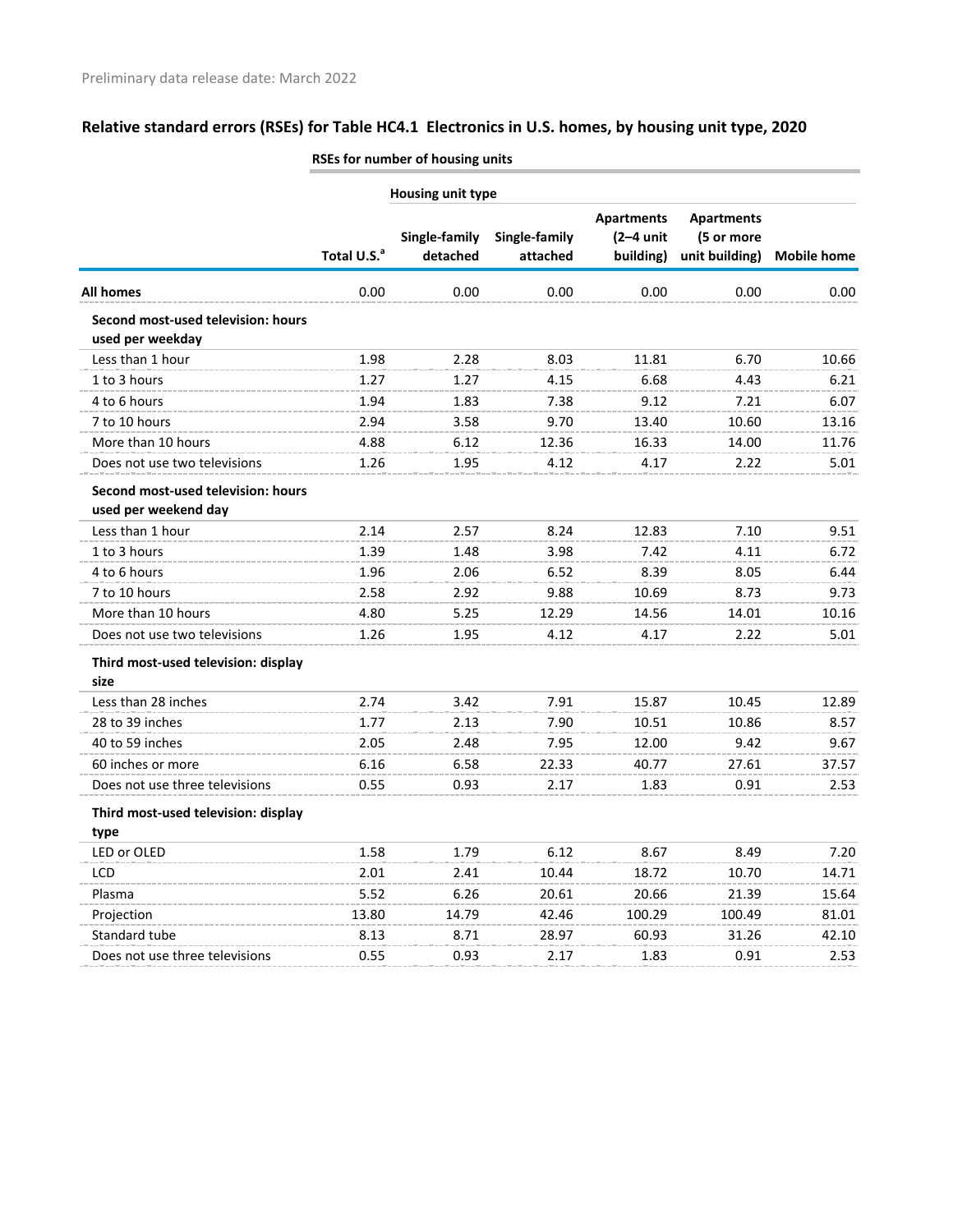|                                                                        |                         | <b>ROLLY TO COMPUTE IN THE UP IN THE UP IN THE UP IN THE UP IN THE UP IN THE UP I</b> |                           |                                               |                                                   |                    |
|------------------------------------------------------------------------|-------------------------|---------------------------------------------------------------------------------------|---------------------------|-----------------------------------------------|---------------------------------------------------|--------------------|
|                                                                        |                         | Housing unit type                                                                     |                           |                                               |                                                   |                    |
|                                                                        | Total U.S. <sup>a</sup> | Single-family<br>detached                                                             | Single-family<br>attached | <b>Apartments</b><br>$(2-4$ unit<br>building) | <b>Apartments</b><br>(5 or more<br>unit building) | <b>Mobile home</b> |
| All homes                                                              | 0.00                    | 0.00                                                                                  | 0.00                      | 0.00                                          | 0.00                                              | 0.00               |
| Third most-used television: use                                        |                         |                                                                                       |                           |                                               |                                                   |                    |
| Watching live programming<br>Watching recorded or on-demand            | 1.68                    | 1.89                                                                                  | 6.60                      | 11.44                                         | 9.39                                              | 8.54               |
| programming from a set-top box<br>Streaming content via built-in smart | 4.61                    | 4.73                                                                                  | 16.29                     | 30.79                                         | 22.11                                             | 21.95              |
| TV apps<br>Streaming content via a separate                            | 2.98                    | 3.48                                                                                  | 9.10                      | 13.44                                         | 10.49                                             | 14.91              |
| streaming device                                                       | 3.63                    | 3.83                                                                                  | 11.07                     | 19.07                                         | 13.95                                             | 20.85              |
| Playing video games<br>Other use                                       | 3.90<br>8.68            | 4.29<br>11.58                                                                         | 13.65<br>41.52            | 18.50<br>100.60                               | 18.68<br>30.16                                    | 13.35<br>39.43     |
| Does not use three televisions                                         | 0.55                    | 0.93                                                                                  | 2.17                      | 1.83                                          | 0.91                                              | 2.53               |
| Third most-used television: hours<br>used per weekday                  |                         |                                                                                       |                           |                                               |                                                   |                    |
| Less than 1 hour                                                       | 2.17                    | 2.18                                                                                  | 8.32                      | 17.54                                         | 11.56                                             | 13.74              |
| 1 to 3 hours                                                           | 1.82                    | 2.02                                                                                  | 6.41                      | 10.89                                         | 8.80                                              | 9.14               |
| 4 to 6 hours                                                           | 3.20                    | 3.55                                                                                  | 9.97                      | 16.15                                         | 14.58                                             | 12.68              |
| 7 to 10 hours                                                          | 5.57                    | 7.11                                                                                  | 15.06                     | 22.15                                         | 21.60                                             | 20.25              |
| More than 10 hours                                                     | 8.34                    | 10.23                                                                                 | 27.17                     | 28.63                                         | 20.84                                             | 24.04              |
| Does not use three televisions                                         | 0.55                    | 0.93                                                                                  | 2.17                      | 1.83                                          | 0.91                                              | 2.53               |
| Third most-used television: hours<br>used per weekend day              |                         |                                                                                       |                           |                                               |                                                   |                    |
| Less than 1 hour                                                       | 2.16                    | 2.21                                                                                  | 7.51                      | 16.71                                         | 12.75                                             | 12.75              |
| 1 to 3 hours                                                           | 2.14                    | 2.44                                                                                  | 7.28                      | 12.16                                         | 8.14                                              | 10.38              |
| 4 to 6 hours                                                           | 2.93                    | 3.34                                                                                  | 10.22                     | 15.14                                         | 12.50                                             | 10.85              |
| 7 to 10 hours                                                          | 4.75                    | 5.34                                                                                  | 13.07                     | 22.21                                         | 22.71                                             | 18.06              |
| More than 10 hours                                                     | 6.54                    | 8.26                                                                                  | 23.63                     | 29.58                                         | 19.55                                             | 19.24              |
| Does not use three televisions                                         | 0.55                    | 0.93                                                                                  | 2.17                      | 1.83                                          | 0.91                                              | 2.53               |
| Number of cable or satellite boxes<br>without DVRs used                |                         |                                                                                       |                           |                                               |                                                   |                    |
| 0                                                                      | 0.66                    | 0.80                                                                                  | 1.89                      | 2.49                                          | 1.60                                              | 2.90               |
| 1                                                                      | 1.99                    | 2.42                                                                                  | 4.48                      | 6.63                                          | 4.44                                              | 7.79               |
| 2                                                                      | 2.86                    | 2.88                                                                                  | 7.30                      | 14.43                                         | 8.32                                              | 11.58              |
| 3 or more                                                              | 3.88                    | 4.18                                                                                  | 11.78                     | 24.32                                         | 16.72                                             | 17.22              |
| Number of cable or satellite boxes<br>with DVRs used                   |                         |                                                                                       |                           |                                               |                                                   |                    |
| 0                                                                      | 0.60                    | 0.84                                                                                  | 1.94                      | 1.74                                          | 1.16                                              | 2.81               |
| 1                                                                      | 1.75                    | 2.08                                                                                  | 5.60                      | 8.59                                          | 4.88                                              | 7.74               |
| 2                                                                      | 3.25                    | 3.58                                                                                  | 9.20                      | 15.81                                         | 10.48                                             | 13.16              |

3 or more 2.88 3.39 12.67 35.09 18.67 16.03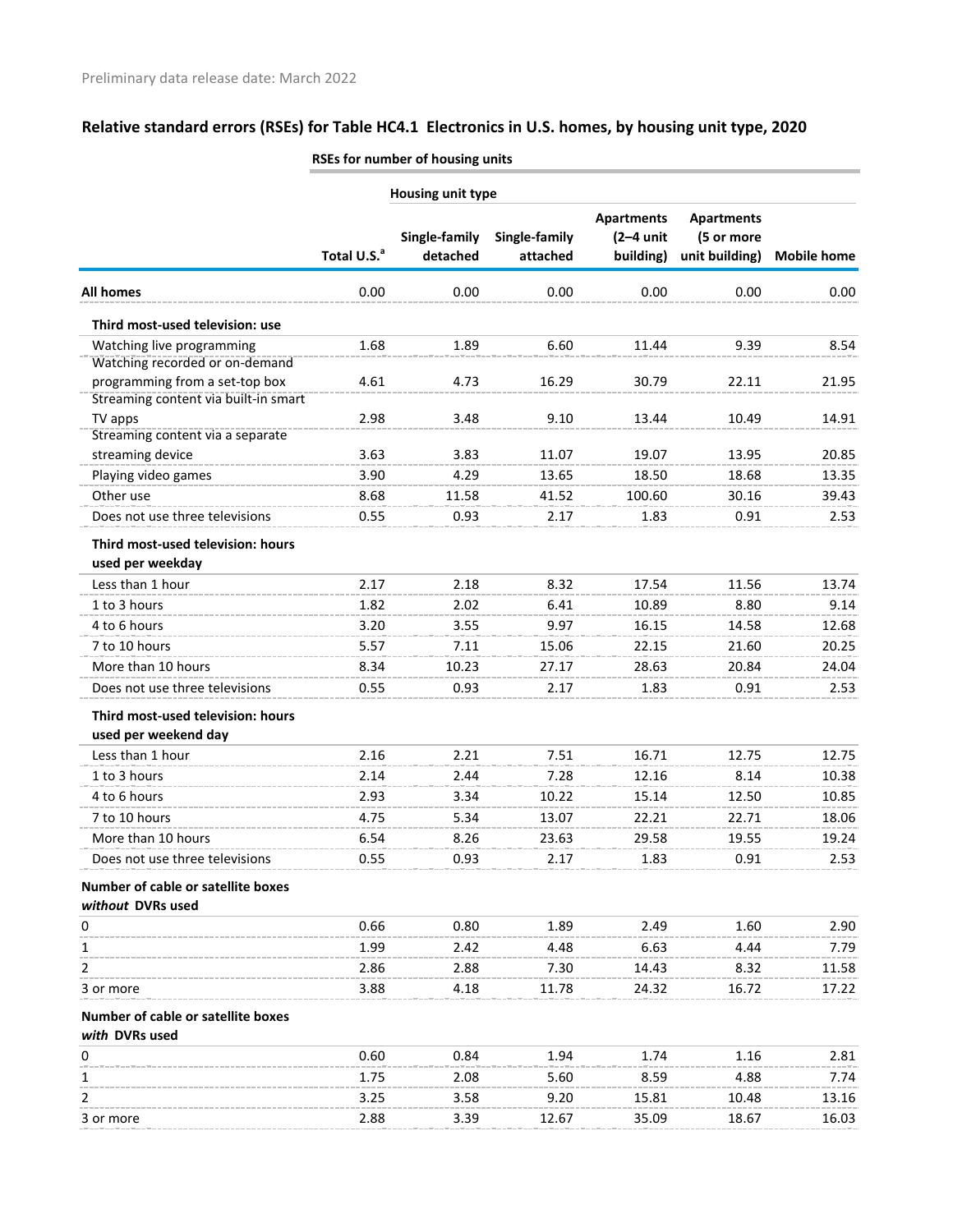|                                                                      | RSES for number of nousing units |                           |                           |                                               |                                                   |                    |  |
|----------------------------------------------------------------------|----------------------------------|---------------------------|---------------------------|-----------------------------------------------|---------------------------------------------------|--------------------|--|
|                                                                      |                                  | <b>Housing unit type</b>  |                           |                                               |                                                   |                    |  |
|                                                                      | Total U.S. <sup>a</sup>          | Single-family<br>detached | Single-family<br>attached | <b>Apartments</b><br>$(2-4$ unit<br>building) | <b>Apartments</b><br>(5 or more<br>unit building) | <b>Mobile home</b> |  |
| All homes                                                            | 0.00                             | 0.00                      | 0.00                      | 0.00                                          | 0.00                                              | 0.00               |  |
| Number of separate DVRs used (not<br>part of cable or satellite box) |                                  |                           |                           |                                               |                                                   |                    |  |
| 0                                                                    | 0.18                             | 0.26                      | 0.65                      | 0.51                                          | 0.44                                              | 0.87               |  |
| 1                                                                    | 3.71                             | 4.81                      | 14.67                     | 21.29                                         | 15.11                                             | 18.96              |  |
| 2                                                                    | 9.81                             | 10.66                     | 30.23                     | 101.19                                        | 34.15                                             | 31.00              |  |
| 3 or more                                                            | 14.89                            | 15.27                     | 35.04                     | 67.34                                         | 44.66                                             | 75.66              |  |
| Number of DVD or Blu-ray players                                     |                                  |                           |                           |                                               |                                                   |                    |  |
| used                                                                 |                                  |                           |                           |                                               |                                                   |                    |  |
| 0                                                                    | 0.69<br>1.12                     | 1.00<br>1.33              | 2.43<br>4.10              | 2.10<br>5.82                                  | 1.52<br>3.75                                      | 3.57<br>5.64       |  |
| 1<br>2                                                               | 2.69                             | 3.11                      | 10.87                     | 16.65                                         | 8.64                                              | 11.38              |  |
| 3 or more                                                            | 5.23                             | 5.81                      | 19.10                     | 45.20                                         | 29.40                                             | 19.50              |  |
|                                                                      |                                  |                           |                           |                                               |                                                   |                    |  |
| <b>Number of VCRs used</b>                                           |                                  |                           |                           |                                               |                                                   |                    |  |
| $\pmb{0}$                                                            | 0.38                             | 0.50                      | 0.79                      | 0.86                                          | 0.66                                              | 1.42               |  |
| 1                                                                    | 2.28                             | 2.36                      | 6.67                      | 12.25                                         | 7.73                                              | 8.68               |  |
| 2                                                                    | 6.96                             | 7.66                      | 21.59                     | 76.78                                         | 31.66                                             | 23.84              |  |
| 3 or more                                                            | 15.47                            | 18.52                     | 43.33                     | 71.13                                         | 100.25                                            | 100.25             |  |
| <b>Number of internet streaming</b><br>devices used                  |                                  |                           |                           |                                               |                                                   |                    |  |
| 0                                                                    | 0.93                             | 1.20                      | 3.78                      | 3.63                                          | 2.75                                              | 3.23               |  |
| 1                                                                    | 1.29                             | 1.86                      | 4.48                      | 4.97                                          | 3.66                                              | 6.49               |  |
| 2                                                                    | 1.96                             | 2.46                      | 6.82                      | 9.83                                          | 6.16                                              | 8.89               |  |
| 3 or more                                                            | 2.04                             | 2.04                      | 7.57                      | 10.41                                         | 9.37                                              | 10.98              |  |
| Number of home theater or audio                                      |                                  |                           |                           |                                               |                                                   |                    |  |
| systems used                                                         |                                  |                           |                           |                                               |                                                   |                    |  |
| $\pmb{0}$                                                            | 0.43                             | 0.59                      | 1.31                      | 1.43                                          | 1.08                                              | 2.19               |  |
| 1                                                                    | 1.53                             | 1.88                      | 5.31                      | 9.20                                          | 5.42                                              | 10.30              |  |
| 2                                                                    | 4.18                             | 4.79                      | 17.63                     | 24.97                                         | 17.64                                             | 20.85              |  |
| 3 or more                                                            | 12.65                            | 13.69                     | 46.84                     | 58.46                                         | 100.22                                            | 59.91              |  |
| Number of video game consoles                                        |                                  |                           |                           |                                               |                                                   |                    |  |
| used                                                                 |                                  |                           |                           |                                               |                                                   |                    |  |
| $\pmb{0}$                                                            | 0.58                             | 0.60                      | 1.76                      | 2.65                                          | 1.64                                              | 2.49               |  |
| 1                                                                    | 1.56                             | 1.77                      | 5.42                      | 6.31                                          | 4.37                                              | 6.34               |  |
| 2                                                                    | 2.83                             | 3.05                      | 9.25                      | 14.64                                         | 8.84                                              | 11.80              |  |
| 3 or more                                                            | 4.86                             | 5.13                      | 13.07                     | 25.92                                         | 23.19                                             | 18.12              |  |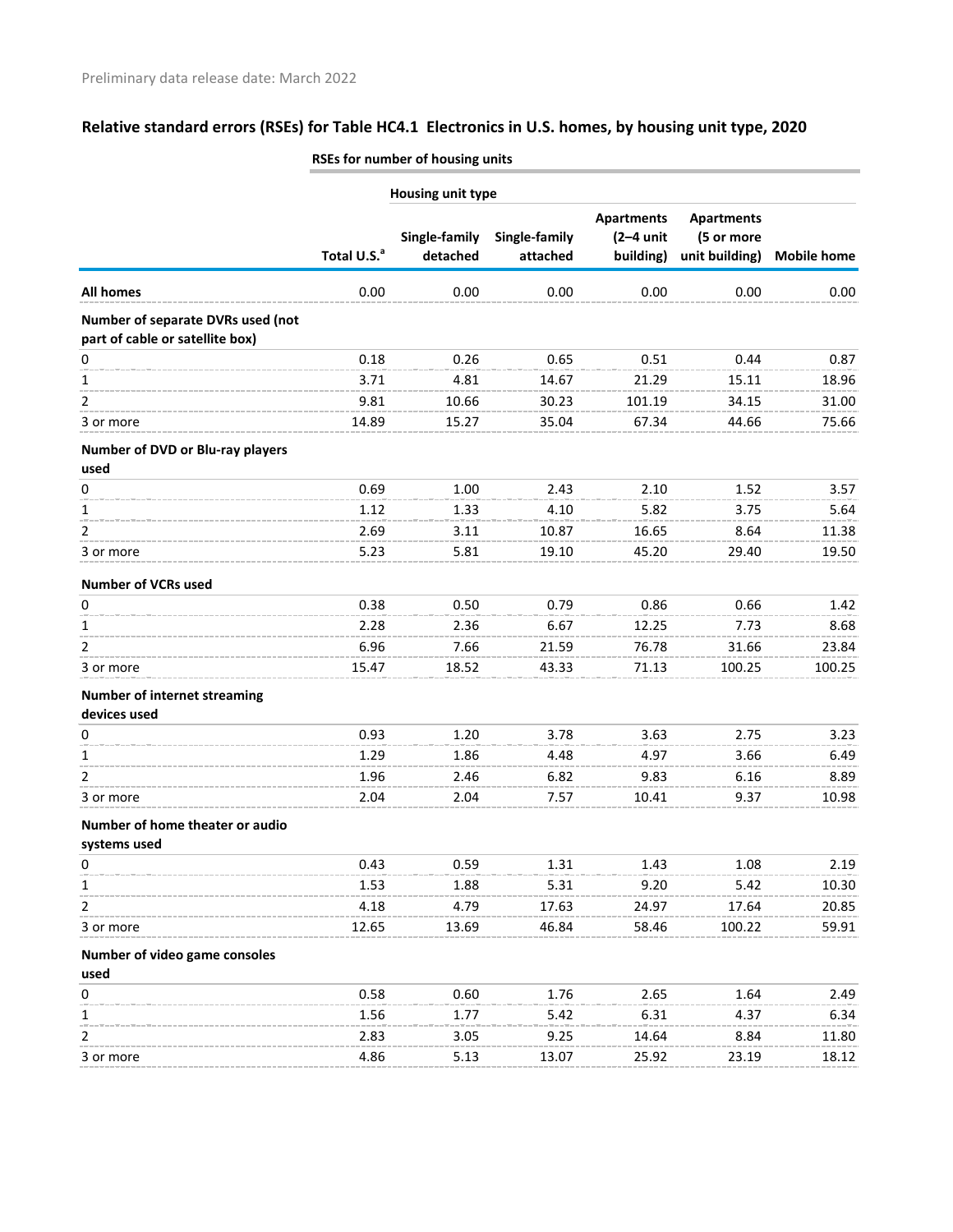|                                       |                         | <b>NJES IUI HUIHDEI UI HUUSHIK UHILS</b> |               |                                  |                                 |                    |  |  |  |  |
|---------------------------------------|-------------------------|------------------------------------------|---------------|----------------------------------|---------------------------------|--------------------|--|--|--|--|
|                                       | Housing unit type       |                                          |               |                                  |                                 |                    |  |  |  |  |
|                                       |                         | Single-family                            | Single-family | <b>Apartments</b><br>$(2-4$ unit | <b>Apartments</b><br>(5 or more |                    |  |  |  |  |
|                                       | Total U.S. <sup>a</sup> | detached                                 | attached      | building)                        | unit building)                  | <b>Mobile home</b> |  |  |  |  |
| <b>All homes</b>                      | 0.00                    | 0.00                                     | 0.00          | 0.00                             | 0.00                            | 0.00               |  |  |  |  |
| Have internet access in the home      |                         |                                          |               |                                  |                                 |                    |  |  |  |  |
| Yes                                   | 0.20                    | 0.23                                     | 0.86          | 1.10                             | 0.75                            | 1.77               |  |  |  |  |
| Pays cell phone company or            |                         |                                          |               |                                  |                                 |                    |  |  |  |  |
| internet service provider             | 0.27                    | 0.30                                     | 1.03          | 1.64                             | 0.95                            | 2.14               |  |  |  |  |
| Does not pay cell phone company       |                         |                                          |               |                                  |                                 |                    |  |  |  |  |
| or internet service provider          | 4.19                    | 5.34                                     | 15.29         | 16.87                            | 7.59                            | 17.54              |  |  |  |  |
| No                                    | 2.64                    | 4.36                                     | 13.50         | 8.97                             | 6.71                            | 8.72               |  |  |  |  |
| <b>Number of smart speakers</b>       |                         |                                          |               |                                  |                                 |                    |  |  |  |  |
| 0                                     | 0.49                    | 0.72                                     | 2.02          | 2.28                             | 1.19                            | 2.09               |  |  |  |  |
| 1                                     | 1.84                    | 2.38                                     | 5.91          | 9.45                             | 3.91                            | 10.97              |  |  |  |  |
| 2                                     | 2.91                    | 3.23                                     | 10.20         | 13.08                            | 8.34                            | 18.12              |  |  |  |  |
| 3 or more                             | 2.52                    | 3.13                                     | 9.49          | 16.90                            | 10.66                           | 17.27              |  |  |  |  |
| <b>Smart speaker controls</b>         |                         |                                          |               |                                  |                                 |                    |  |  |  |  |
| Lighting                              | 2.62                    | 3.04                                     | 8.81          | 16.69                            | 7.73                            | 16.69              |  |  |  |  |
| Temperature                           | 4.42                    | 5.29                                     | 13.18         | 32.54                            | 13.04                           | 26.16              |  |  |  |  |
| Security system, cameras, or locks    | 3.65                    | 4.31                                     | 11.50         | 24.18                            | 13.25                           | 17.33              |  |  |  |  |
| Television, set-top box, or streaming |                         |                                          |               |                                  |                                 |                    |  |  |  |  |
| device                                | 3.33                    | 4.01                                     | 8.41          | 12.75                            | 8.84                            | 19.14              |  |  |  |  |
| Something else                        | 10.36                   | 12.44                                    | 33.93         | 100.59                           | 30.72                           | 100.73             |  |  |  |  |
| Does not use smart speaker to         |                         |                                          |               |                                  |                                 |                    |  |  |  |  |
| control devices                       | 1.93                    | 2.24                                     | 6.91          | 8.81                             | 4.32                            | 11.14              |  |  |  |  |
| Does not have smart speaker           | 0.49                    | 0.72                                     | 2.02          | 2.28                             | 1.19                            | 2.09               |  |  |  |  |
| Number of desktop computers used      |                         |                                          |               |                                  |                                 |                    |  |  |  |  |
| 0                                     | 0.66                    | 0.87                                     | 1.64          | 2.60                             | 1.64                            | 2.23               |  |  |  |  |
| 1                                     | 1.25                    | 1.22                                     | 3.46          | 7.47                             | 4.14                            | 5.96               |  |  |  |  |
| 2                                     | 3.36                    | 3.43                                     | 11.76         | 16.29                            | 11.11                           | 23.00              |  |  |  |  |
| 3 or more                             | 7.14                    | 7.48                                     | 21.78         | 37.95                            | 27.39                           | 32.22              |  |  |  |  |
| Number of laptop computers used       |                         |                                          |               |                                  |                                 |                    |  |  |  |  |
| 0                                     | 1.54                    | 2.01                                     | 6.08          | 5.89                             | 3.78                            | 5.03               |  |  |  |  |
| 1                                     | 1.15                    | 1.60                                     | 3.73          | 4.85                             | 2.92                            | 4.44               |  |  |  |  |
| 2                                     | 1.62                    | 1.85                                     | 5.48          | 6.33                             | 4.34                            | 9.90               |  |  |  |  |
| 3 or more                             | 1.79                    | 2.10                                     | 5.86          | 11.17                            | 5.85                            | 13.14              |  |  |  |  |
| Number of tablets and e-readers       |                         |                                          |               |                                  |                                 |                    |  |  |  |  |
| used                                  |                         |                                          |               |                                  |                                 |                    |  |  |  |  |
| 0                                     | 1.13                    | 1.34                                     | 3.29          | 3.83                             | 2.10                            | 3.48               |  |  |  |  |
| 1                                     | 1.35                    | 1.49                                     | 3.84          | 5.61                             | 3.24                            | 5.39               |  |  |  |  |
| 2                                     | 1.64                    | 2.00                                     | 5.69          | 10.04                            | 6.57                            | 7.96               |  |  |  |  |
| 3 or more                             | 2.81                    | 2.51                                     | 10.50         | 15.06                            | 10.58                           | 14.04              |  |  |  |  |